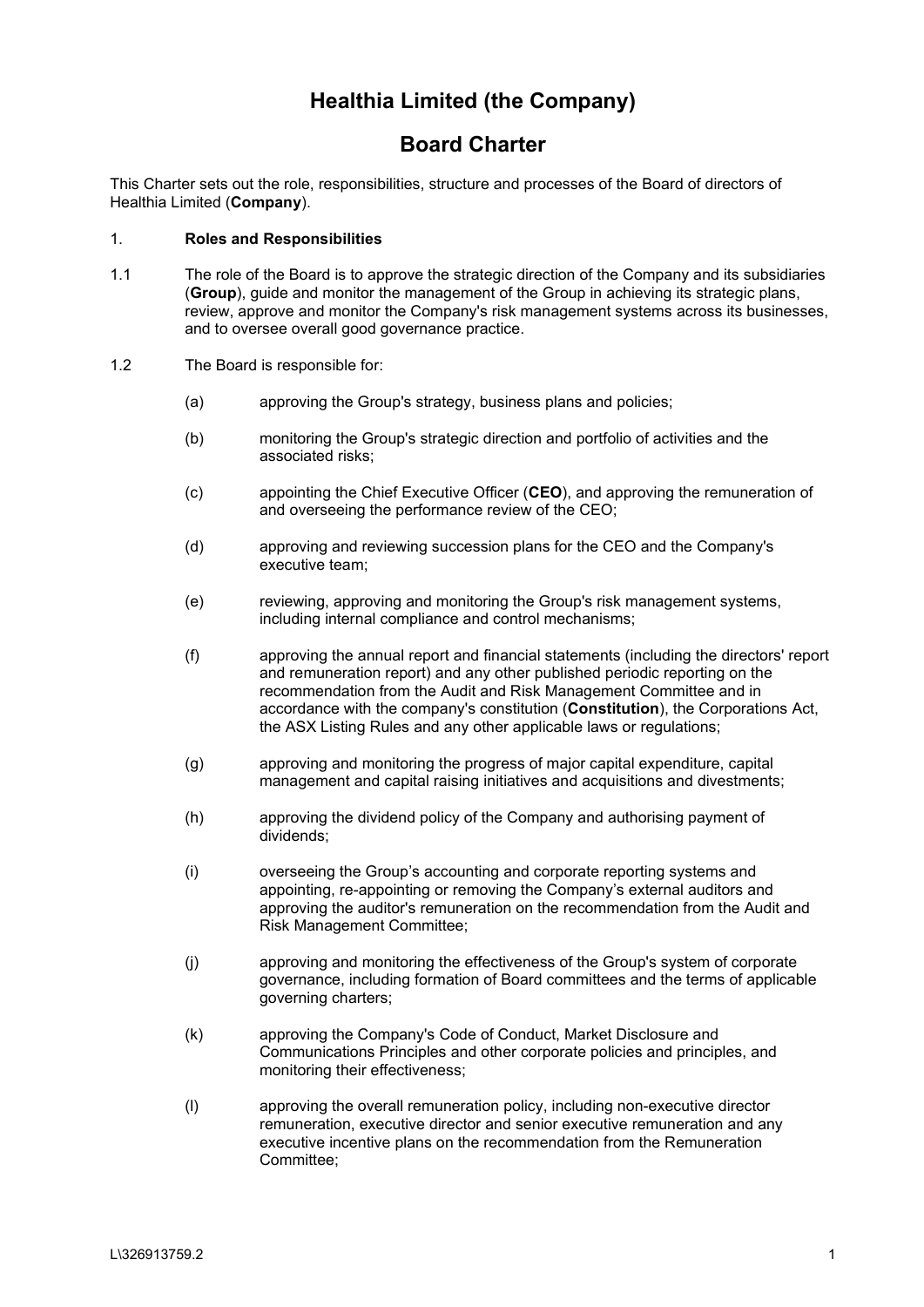- (m) determining the size, composition and structure of the Board, and the process for evaluating its performance;
- (n) reviewing annually the Company's diversity initiatives and progress towards their achievement;
- (o) monitoring the Company's performance in delivering its strategic plans;
- (p) approving and monitoring the systems and policies to ensure integrity of budgets, financial statements and other reporting;
- (q) overseeing and approving strategies for the Company to maintain a strong balance sheet and sound credit rating over time;
- (r) overseeing the management of the Company's interactions and communications with shareholders and the broader community; and

reviewing the division of functions and responsibilities between the Board, CEO and the Company's executive team.

## 2. **The Role of Management**

- 2.1 The day-to-day management of the Group and its businesses is the responsibility of the CEO, supported by senior management.
- 2.2 The Board delegates to the CEO all powers to manage the day-to-day business of the Group, subject to those powers reserved to the Board and any specific delegations of authority approved by the Board.
- 2.3 The key responsibilities of the CEO are to:
	- (a) manage and administer the day-to-day operations of the Group and its businesses in accordance with the strategy, business plans and policies approved by the Board;
	- (b) develop strategies for the Group, its businesses and management, and make recommendations to the Board on such strategies;
	- (c) develop the Group's annual budget and conduct the Group's activities within the approved annual budget;
	- (d) develop strategies for the Group to maintain a strong balance sheet and sound credit rating over time;
	- (e) develop and maintain the Group's risk management systems, including internal compliance and control mechanisms;
	- (f) ensure compliance with continuous disclosure obligations, in accordance with the role and responsibilities delegated under the Market Disclosure and Communications Principles;
	- (g) assign responsibilities clearly to senior management and supervise and report on their performance to the Board;
	- (h) recommend to the Board significant operational changes, and major capital expenditure, acquisitions or divestments, which are beyond delegated thresholds;
	- (i) report regularly to the Board with accurate, timely and clear information, such that the Board is fully informed to discharge its responsibilities effectively;
	- (j) exercise such additional powers as are delegated to the CEO's by the Board from time to time; and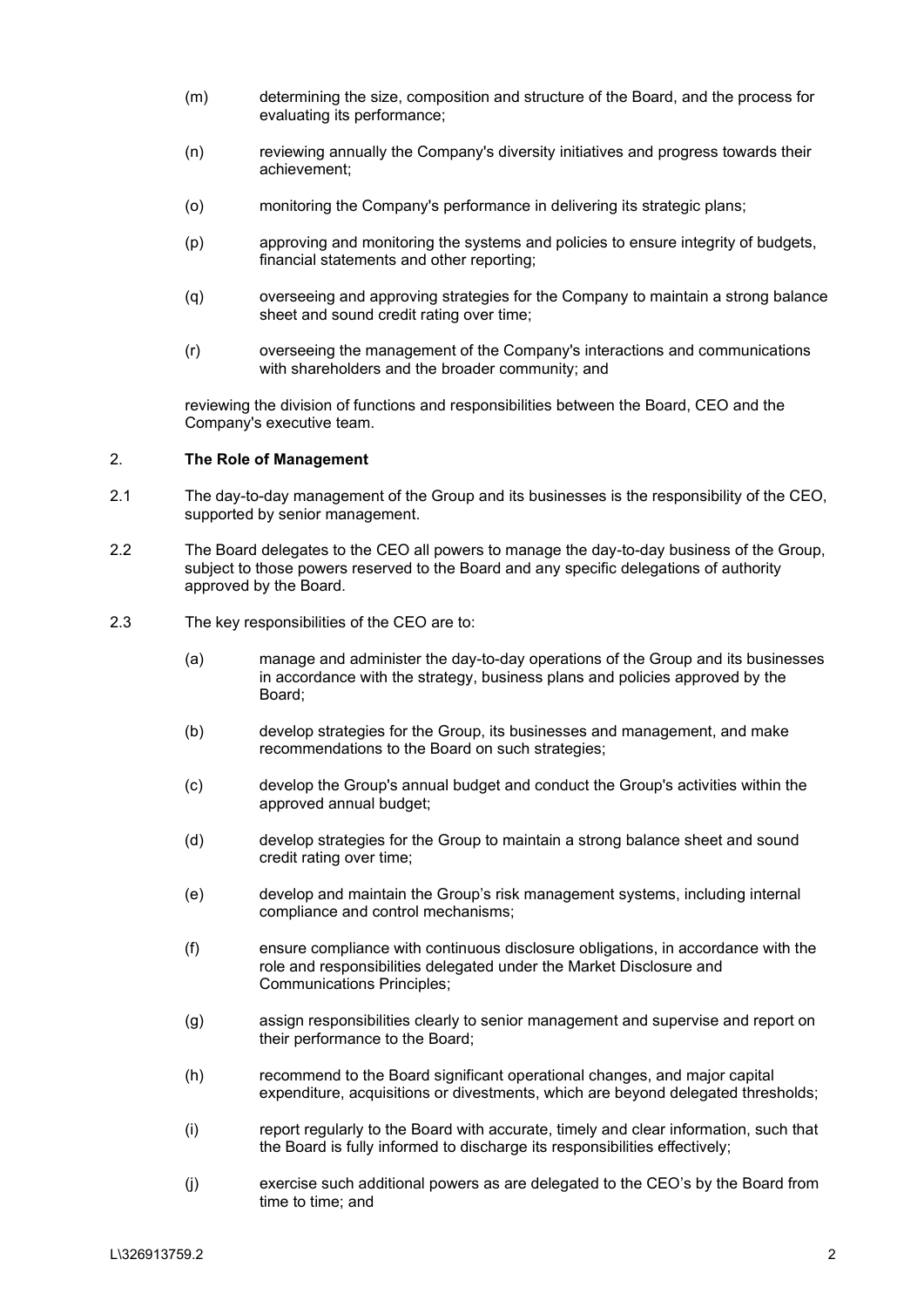(k) support a culture that promotes ethical and responsible behaviour and compliance with our Code of Conduct

## 3. **Composition, Size and Structure of the Board**

- <span id="page-2-0"></span>3.1 *Composition* The Board is responsible for determining an appropriate mix of skills, knowledge, experience, expertise and diversity on the Board, necessary to review and approve the strategic direction of the Company, and to guide and monitor the management of the Company.
- 3.2 *Size* The number of directors on the Board will be determined by the Board to achieve the objectives specified in [3.1,](#page-2-0) subject to and in accordance with the Constitution and the requirements of the Corporations Act.
- 3.3 *Structure* The Board will contain at least 2 non-executive, who satisfy the criteria for independence in clause [9.](#page-5-0)
- 3.4 *Qualifications* The Board is responsible for reviewing its composition, skills and experience in relation to Board appointments and re-elections, including preparing a description of the role and capabilities required for a particular Board appointment, identifying suitable candidates to fill Board vacancies as and when they arise.

## 3.5 **Tenure**

- (a) The Board will review periodically its composition and the duration of terms served by directors, including by developing and reviewing the succession plans of the Board (including the role of the chair of the Board (**Chair**)), with the aim of maintaining an appropriate mix of skills, experience, expertise and diversity on the Board over time.
- (b) The Board is responsible for identifying existing directors who are due for reelection by rotation at Annual General Meetings, in accordance with the Constitution and the requirements of the ASX Listing Rules.
- (c) Each non-executive director shall take into account the views of other nonexecutive directors of the Company when deciding whether to stand for re-election.
- (d) An executive director shall tender their resignation as director immediately upon cessation of employment with the Company.
- 3.6 **Performance Review** The Board is responsible for undertaking a formal evaluation process to review its performance and that of its committees once every two years, including scheduling these formal reviews.

## 4. **Appointment and Responsibilities of the Chair**

- 4.1 The Board shall appoint a Chair in accordance with the Constitution.
- 4.2 The Chair must be one of the non-executive directors.
- 4.3 The role of the Chair must not be held by someone who is performing the role of the CEO.
- 4.4 The Chair must retire from that position at the expiration of three years from the date of the Company's listing on the Australian Securities Exchange unless the Board decides otherwise.
- 4.5 The appointment of the Chair shall be formally reviewed at the end of each three year period.
- 4.6 The responsibilities of the Chair are to:
	- (a) maintain effective communication between the Board and management;
	- (b) lead the Board;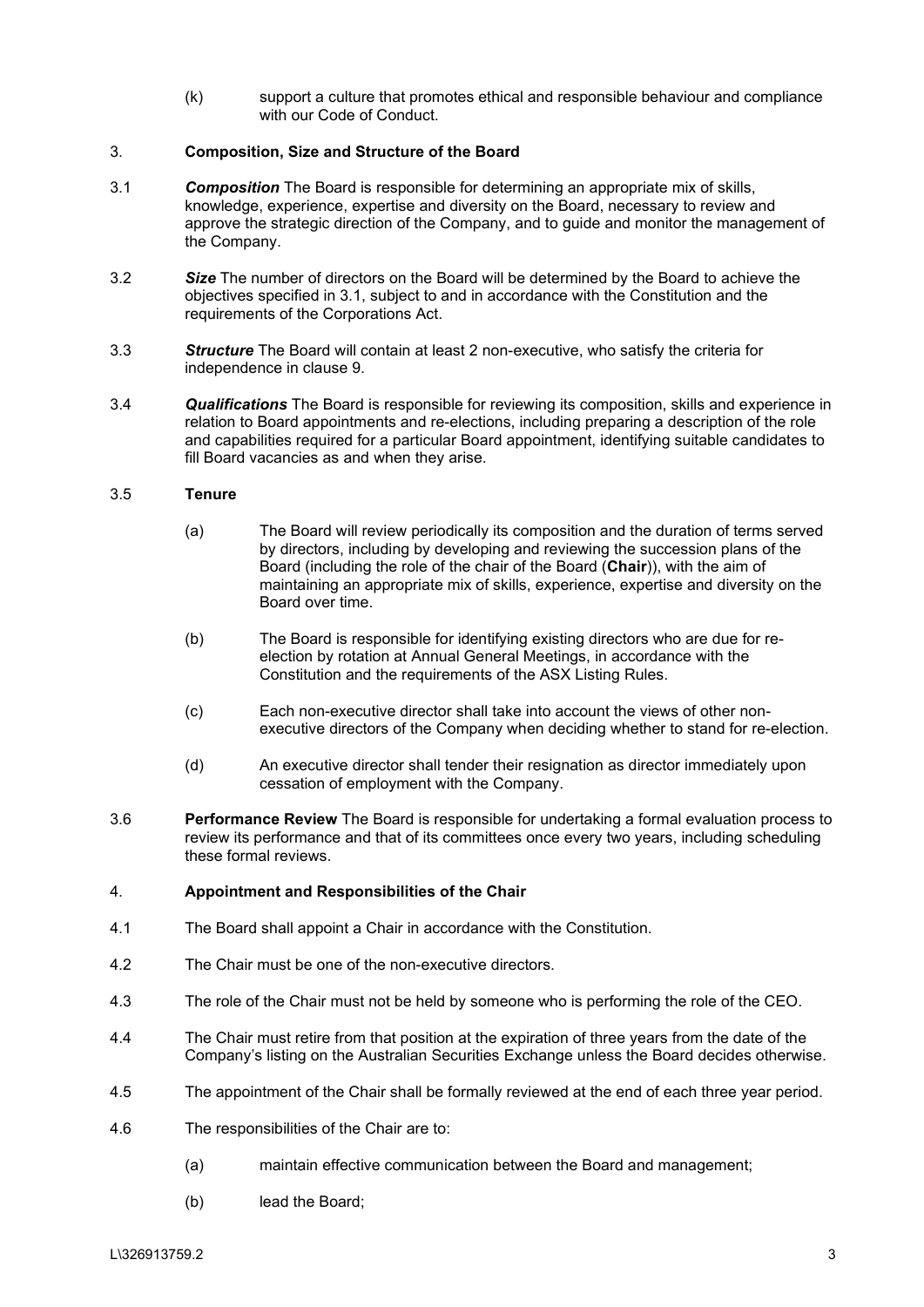- (c) ensure the efficient organisation and conduct of the Board's function;
- (d) brief all directors in relation to issues arising at Board meetings;
- (e) chair general meetings of the Company;
- (f) support the CEO in his or her communications with the Company's shareholders; and
- (g) exercise such specific and express powers as are delegated to the Chair by the Board from time to time.

## 5. **Company Secretary**

- 5.1 The Board must appoint at least one secretary in accordance with the Constitution.
- 5.2 Appointment and removal of the Company Secretary is subject to Board approval.
- 5.3 The Company Secretary is accountable to the Board, through the Chair, on all matters to do with the proper functioning of the Board.
- 5.4 Each director has a right of access to the Company Secretary at all times.
- 5.5 The role of the Company Secretary includes:
	- (a) assisting the Board and Board committees on governance matters;
	- (b) monitoring Board and committee policy and procedures;
	- (c) co-ordinating the timely completion and dispatch of Board and committee papers;
	- (d) ensuring that the business at Board and committee meetings is accurately captured in the minutes; and
	- (e) helping to organise and facilitate the induction and professional development of directors.

#### 6. **Committees of the Board**

- 6.1 The Board may from time to time establish and delegate any powers to a committee of the Board in accordance with the Constitution.
- 6.2 The Board is responsible for approving and reviewing the charter terms and membership of each committee established by the Board.
- 6.3 The Board has established the following committees:
	- (a) Audit and Risk Management Committee;
	- (b) Nomination and Remuneration Committee;
	- (c) Physiotherapy Clinical Advisory Committee; and
	- (d) Podiatry Clinical Advisory Committee.
- 6.4 All non-executive directors shall be entitled to attend meetings of Board committees where there is no conflict of interest.

## 7. **Board Meetings**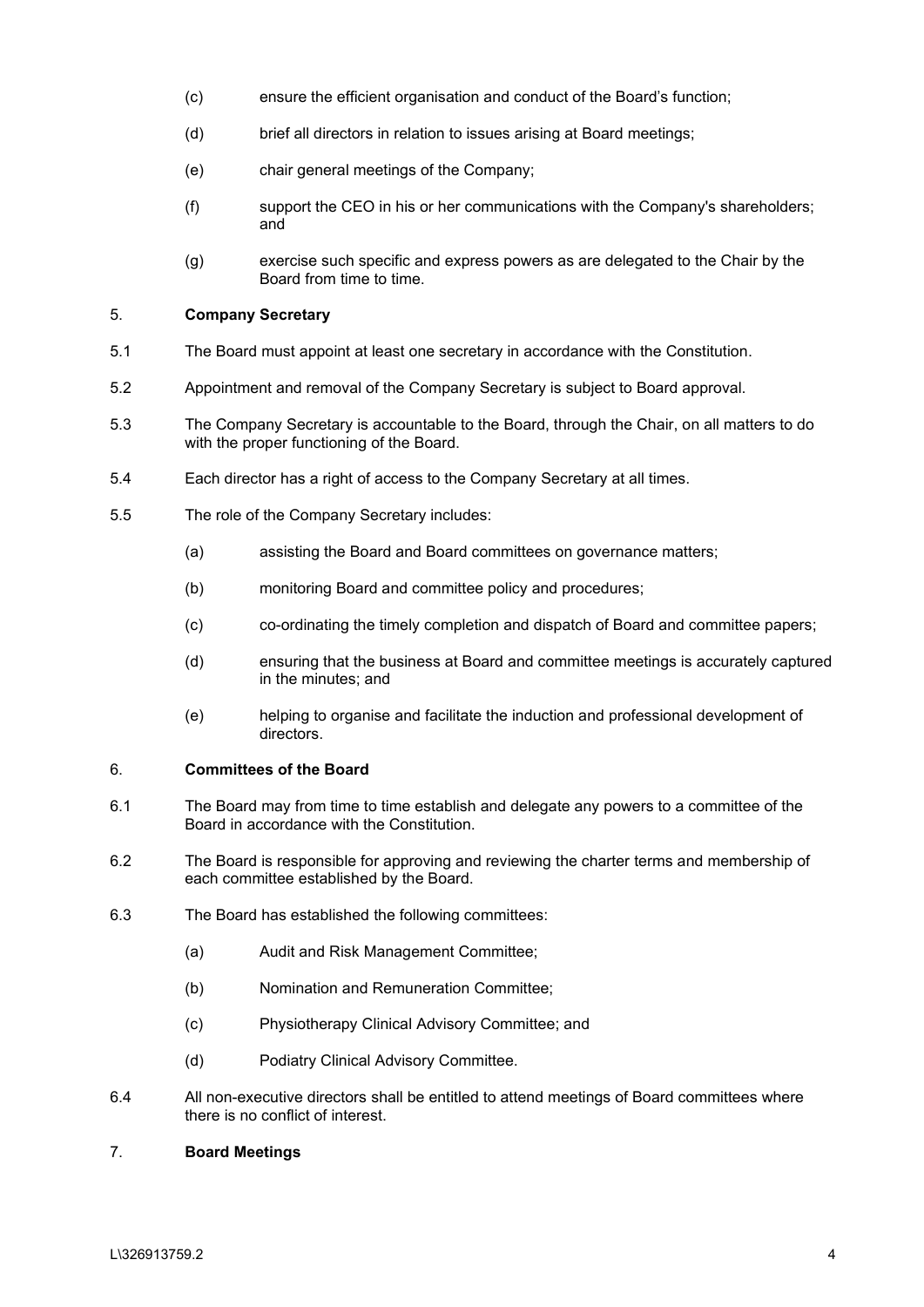- 7.1 The Board shall meet at least eight times per year, and otherwise as often as the directors determine necessary to enable the directors and the Board to fulfil their duties and responsibilities to the Company.
- 7.2 A director may call a meeting of the directors, and the Company Secretary must, if requested by a director, call a Board meeting.
- 7.3 The Company Secretary is responsible for distributing Board meeting papers to directors prior to each meeting.
- 7.4 A quorum for a Board meeting shall be determined in accordance with the Constitution.
- 7.5 The Chair is responsible for the conduct of all Board meetings, including briefing all directors in relation to the issues arising at Board meetings. The Chair has a casting vote, subject to the terms of the Constitution.
- 7.6 Draft minutes of each Board meeting shall be prepared by the Company Secretary promptly following the meeting for review by the Chair.

#### 8. **Ethical Standards and Legal Duties**

- 8.1 Each director shall abide by the terms of the Company's Code of Conduct and are expected to uphold the ethical standards and corporate behaviour described in that Code.
- 8.2 *Duties* The Board will operate in a manner reflecting the values of the Group and in accordance with its agreed corporate governance guidelines, the Constitution, the Corporations Act and all other applicable laws and regulations.
- 8.3 *Conflicts of interest* Each director has a fiduciary and statutory duty not to place themselves in a position which gives rise to a real or substantial possibility of conflict, whether it be a conflict of interest or conflict of duties. Each director is required:
	- (a) to ensure that the Board is notified (whether by formal standing notice or notification to the Company Secretary or Board immediately on becoming aware) of any interest which may give rise to a real or substantial possibility of conflict, including any material personal interests; and
	- (b) if any matter is or likely to be brought before the Board which could give rise, or be perceived to give rise, to a real or substantial possibility of conflict, then the director:
		- (i) shall disclose this to the Board;
		- (ii) shall continue to receive Board papers or other information which relates to the matter which is the subject of the conflict of interest, unless the director requests, or the Chair determines, that he or she shall not receive any or all of those documents; and
		- (iii) shall withdraw from any part of a Board or Board committee meeting for the duration of any discussion and not vote on the matter, unless a majority of directors who do not have an interest in the matter resolve that the disclosed interest should not disqualify the director.
- 8.4 *Material personal interest* In addition to the above each director must give notice to the other directors of any matter in which he or she has a material personal interest that relates to the affairs of the Company and must not participate in any discussions in relation to any such matter or participate in any vote in relation to the same, except to the extent and in the circumstances permitted by the Corporations Act.
- 8.5 Dealing in shares Directors must ensure any dealings in shares are in strict compliance with the Company's Securities Trading Policy and otherwise in accordance with the values of honesty and integrity.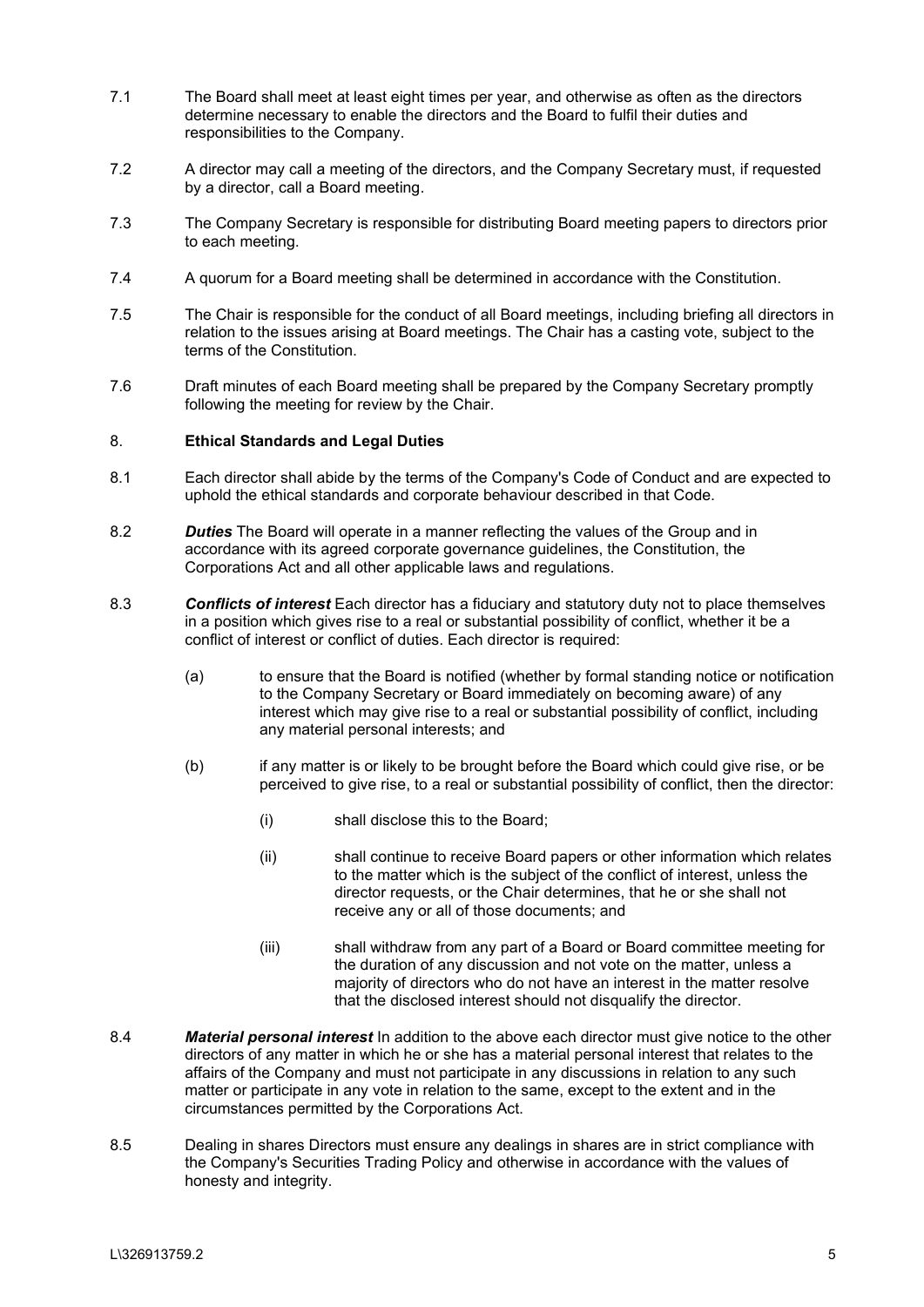## <span id="page-5-0"></span>9. **Independence of Directors**

- <span id="page-5-1"></span>9.1 If a director is or becomes aware of any information, facts or circumstances which will or may affect that director's independence, the director must immediately disclose all relevant details in writing to the Company Secretary and the Chair.
- 9.2 The Board will regularly assess the independence of each director in light of disclosures made in accordance with clause [9.1.](#page-5-1)
- 9.3 If the Board determines that a director's status as an independent director has changed, that determination should be disclosed and explained in a timely manner to the market.
- 9.4 An independent director is a non-executive director who is not a member of management and who is free of any interest, position, association, business or other relationship that might influence or be perceived to influence, in a material respect, the independent exercise of their judgement.
- 9.5 In considering whether a director is independent and the criteria against which the Board determines the materiality of a relationship, the Board is to have regard to:
	- (a) the relationships affecting the independent status of a director as described in the ASX Corporate Governance Principles and Recommendations;
	- (b) the materiality guidelines applied in accordance with Australian accounting standards;
	- (c) developments in international corporate governance standards; and
	- (d) any independent professional advice sought by the Board at its discretion.

The Board considers a relationship to materially influence, or be perceived to materially influence, a director's independent judgement, where it is of substance and consequence and there is a real and sensible possibility that it would affect the director's judgement.

## 10. **External Directorships**

- 10.1 Non-executive Directors
	- (a) A non-executive director should continually evaluate the number of boards of companies (and any committees of those boards) on which the non-executive director serves, to ensure that each company can be given the time and attention to detail required to properly exercise the director's powers and discharge the director's duties to that company, in addition to any review by the Board of the time commitments required by the non-executive directors and whether these time commitments are being met.
	- (b) A non-executive director shall notify the Chair prior to accepting an invitation to become a director of any company (other than Healthia Limited or any related body corporate). Prior to accepting such an invitation, the director must have regard to:
		- (i) the views and recommendations of the Chair with respect to the director acting simultaneously as a director of the Company and as a director of an external entity (whether in competition with the Company or not); and
		- (ii) any current policies of the Board on multiple directorships.

## 10.2 Executive Directors

An executive director shall not accept an invitation to become a director of any company (other than Healthia Limited or any related body corporate) without the prior approval of the Board.

11. Independent Advice